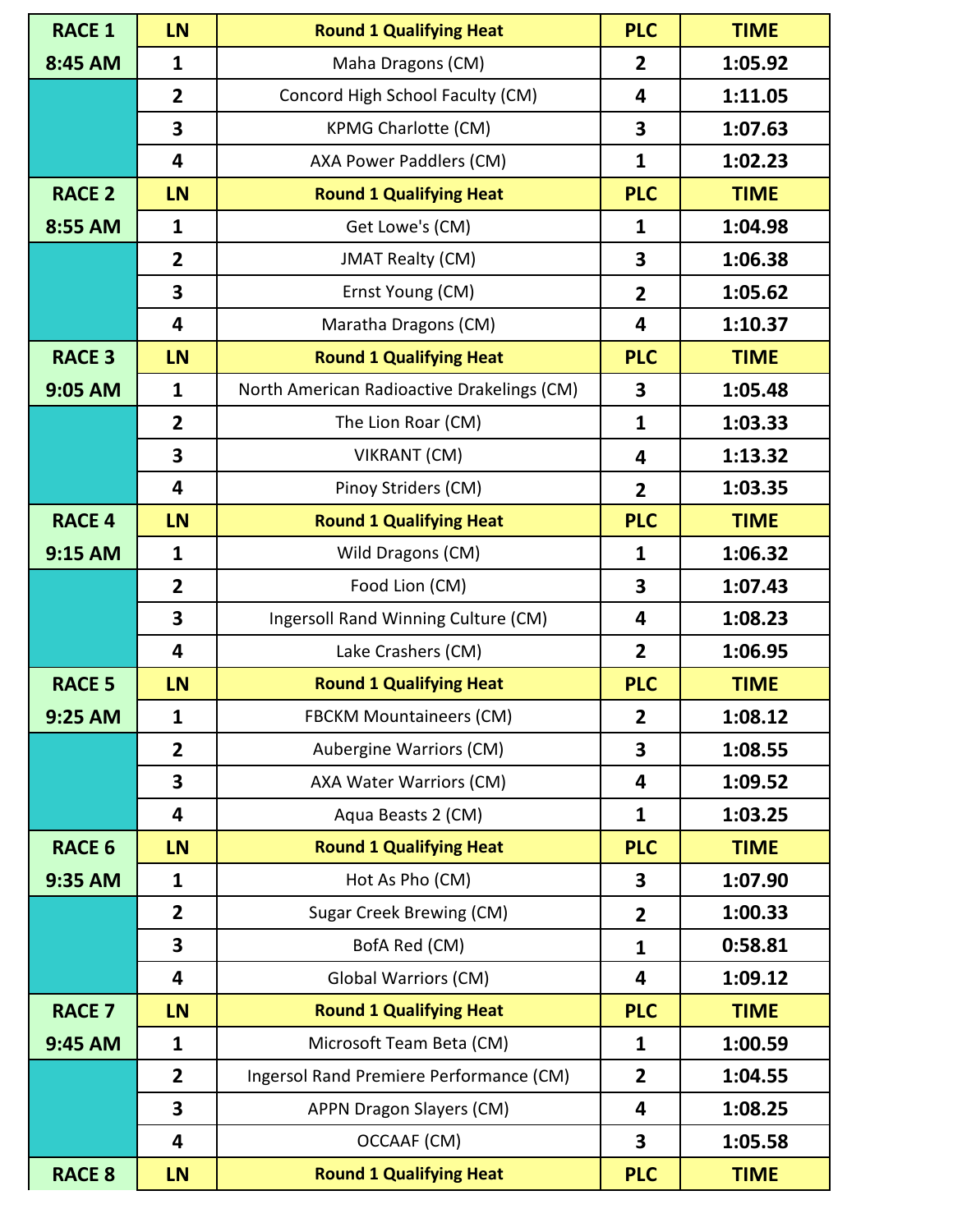| 9:55 AM        | $\mathbf{1}$            | Blue Flame Dragon (CM)                           | 3              | 1:03.06        |
|----------------|-------------------------|--------------------------------------------------|----------------|----------------|
|                | $\overline{2}$          | Shake Paddle N Roll (CM)                         | $\overline{2}$ | 1:01.44        |
|                | 3                       | <b>Raleigh Relentless</b>                        | $\mathbf{1}$   | 0:58.83        |
|                | 4                       | Electric Thunder (CM)                            |                | <b>SCRATCH</b> |
| <b>RACE 9</b>  | <b>LN</b>               | <b>Round 1 Qualifying Heat</b>                   | <b>PLC</b>     | <b>TIME</b>    |
| 10:05 AM       | $\mathbf{1}$            | Hisshonians (CM)                                 | 4              | 1:03.98        |
|                | $\overline{2}$          | <b>Charleston Paddle Club</b>                    | $\mathbf{1}$   | 0:53.44        |
|                | 3                       | Electric Glide (CM)                              | 3              | 1:01.34        |
|                | $\overline{\mathbf{4}}$ | Microsoft Team Alpha (CM)                        | $\overline{2}$ | 0:58.81        |
| <b>RACE 10</b> | LN                      | <b>Round 1 Qualifying Heat</b>                   | <b>PLC</b>     | <b>TIME</b>    |
| 10:15 AM       | $\mathbf{1}$            | Anger Management                                 | $\mathbf{1}$   | 0:57.12        |
|                | $\overline{2}$          | Aqua Beasts 1 (CM)                               | $\overline{2}$ | 1:00.08        |
|                | 3                       | Carolinas International School (CM)              | 4              | 1:11.45        |
|                | $\overline{\mathbf{4}}$ | BofA Blue (CM)                                   | 3              | 1:00.36        |
| <b>RACE 11</b> | LN                      | <b>High School Championship Race - Specialty</b> | <b>PLC</b>     | <b>TIME</b>    |
| 10:25 AM       | $\mathbf{1}$            | Concord High School (HS)                         | 3              | 1:27.87        |
|                | $\overline{2}$          | CTE Dragon Slayers (CM)                          | $\mathbf{1}$   | 1:04.15        |
|                | 3                       | <b>Inspiration Nation (HS)</b>                   | $\overline{2}$ | 1:08.05        |
|                | 4                       | Cox Mill High School (HS)                        |                | <b>SCRATCH</b> |
| <b>RACE 12</b> | <b>LN</b>               | <b>Round 1 Qualifying Race</b>                   | <b>PLC</b>     | <b>TIME</b>    |
| 10:35 AM       | $\mathbf{1}$            | Pandamonium (CM)                                 | $\overline{2}$ | 0:59.84        |
|                | $\mathbf{2}$            | Baltimore Dragon Boat Club                       | 1              | 0:57.12        |
|                | 3                       | Belkanators (CM)                                 | 3              | 1:03.01        |
|                | $\overline{\mathbf{4}}$ | One World Dragon Boat                            | 4              | 1:07.55        |
| <b>RACE 13</b> | <b>LN</b>               | <b>Cancer Survivor Championship Race</b>         | <b>PLC</b>     | <b>TIME</b>    |
| 10:45 AM       | $\mathbf{1}$            | Healing Dragons of Charlotte (CS)                | 4              | 1:09.34        |
|                | $\overline{2}$          | Healing Dragon of Lake James (CS)                | $\overline{2}$ | 1:07.33        |
|                | 3                       | IB Dragon Boating (CS)                           | $\mathbf{1}$   | 1:04.66        |
|                | 4                       | Duke Energy Volkswagen                           | 3              | 1:07.55        |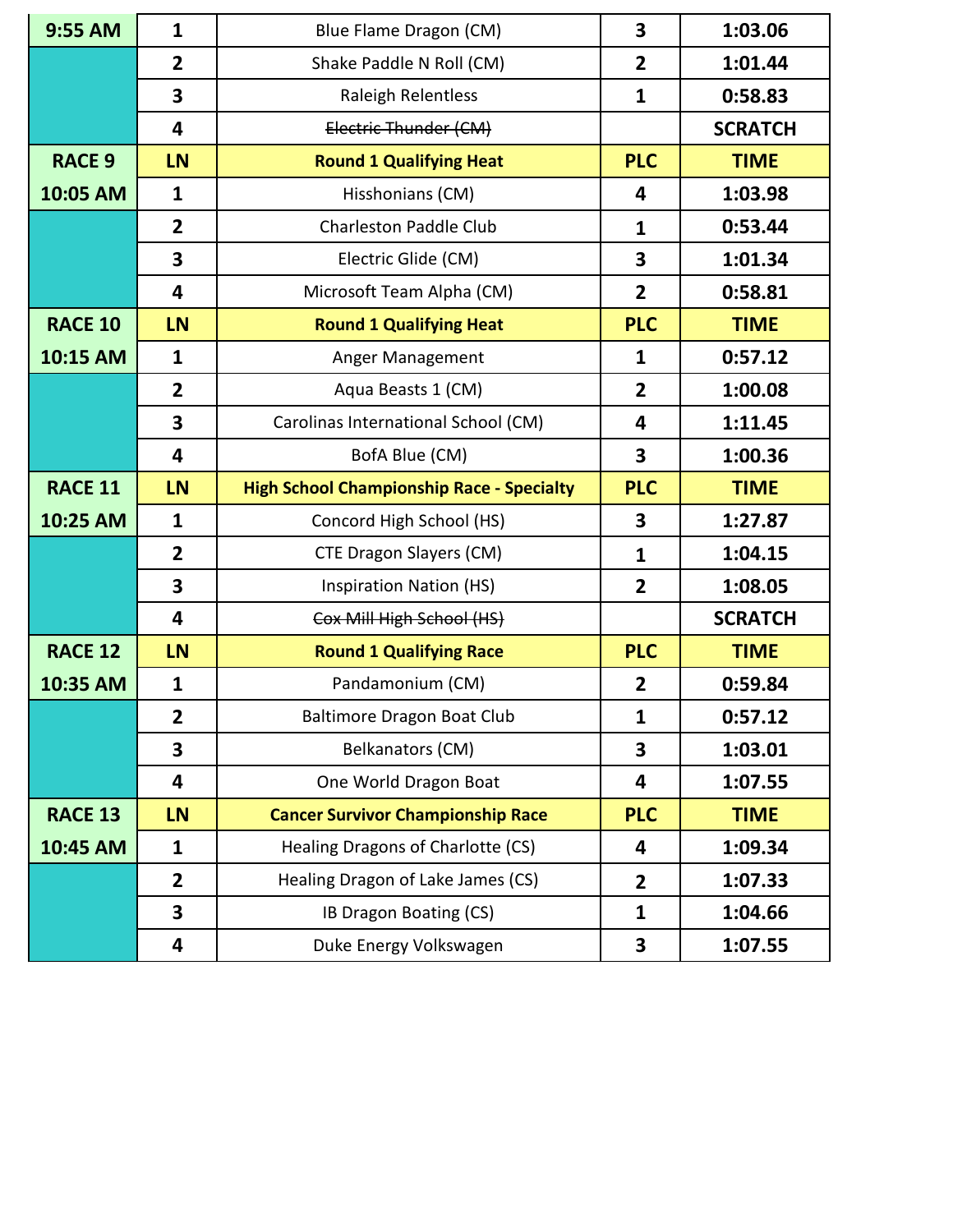| <b>RACE 14</b> | <b>LN</b>      | <b>Round 2 Qualifying Heat</b>             | <b>PLC</b>              | <b>TIME</b>    |                                                |
|----------------|----------------|--------------------------------------------|-------------------------|----------------|------------------------------------------------|
| 10:55 AM       | 1              | <b>VIKRANT (CM)</b>                        | 4                       | 1:10.90        |                                                |
|                | $\overline{2}$ | Maratha Dragons (CM)                       | 3                       | 1:10.24        |                                                |
|                | 3              | Maha Dragons (CM)                          | $\overline{2}$          | 1:06.77        |                                                |
|                | 4              | Concord High School Faculty (CM)           | 1                       | 1:06.18        |                                                |
| <b>RACE 15</b> | LN             | <b>Round 2 Qualifying Heat</b>             | <b>PLC</b>              | <b>TIME</b>    |                                                |
| 11:05 AM       | $\mathbf{1}$   | <b>KPMG Charlotte (CM)</b>                 | 3                       | 1:04.30        |                                                |
|                | $\overline{2}$ | Pinoy Striders (CM)                        | 1                       | 1:02.91        |                                                |
|                | 3              | Get Lowe's (CM)                            | $\overline{2}$          | 1:03.30        |                                                |
|                | 4              | Food Lion (CM)                             | 4                       | 1:08.70        |                                                |
| <b>RACE 16</b> | LN             | <b>Round 2 Qualifying Heat</b>             | <b>PLC</b>              | <b>TIME</b>    |                                                |
| 11:15 AM       | $\mathbf{1}$   | Ingersoll Rand Winning Culture (CM)        | 3                       | 1:08.35        |                                                |
|                | $\overline{2}$ | Lake Crashers (CM)                         | 4                       | 1:15.43        |                                                |
|                | 3              | North American Radioactive Drakelings (CM) | $\overline{2}$          | 1:02.11        | -2 sec adjustment for<br>impedence from Boat 2 |
|                | 4              | <b>JMAT Realty (CM)</b>                    | 1                       | 1:01.21        |                                                |
| <b>RACE 17</b> | LN             | <b>Round 2 Qualifying Heat</b>             | <b>PLC</b>              | <b>TIME</b>    |                                                |
| 11:25 AM       | $\mathbf{1}$   | Ernst Young (CM)                           | $\overline{2}$          | 1:02.48        |                                                |
|                | $\overline{2}$ | AXA Power Paddlers (CM)                    | 1                       | 1:02.38        |                                                |
|                | 3              | Wild Dragons (CM)                          | 4                       | 1:07.28        |                                                |
|                | 4              | The Lion Roar (CM)                         | 3                       | 1:06.45        |                                                |
| <b>RACE 18</b> | LN             | <b>Round 2 Qualifying Heat</b>             | <b>PLC</b>              | <b>TIME</b>    |                                                |
| 11:35 AM       | $\mathbf{1}$   | <b>APPN Dragon Slayers (CM)</b>            | 3                       | 1:06.13        |                                                |
|                | $\overline{2}$ | <b>Global Warriors (CM)</b>                | 4                       | 1:10.57        |                                                |
|                | 3              | <b>FBCKM Mountaineers (CM)</b>             | $\overline{2}$          | 1:03.60        |                                                |
|                | 4              | Shake Paddle N Roll (CM)                   | 1                       | 1:00.84        |                                                |
| <b>RACE 19</b> | LN             | <b>Round 2 Qualifying Heat</b>             | <b>PLC</b>              | <b>TIME</b>    |                                                |
| 11:45 AM       | $\mathbf{1}$   | Belkanators (CM)                           | 3                       | 1:03.86        |                                                |
|                | $\overline{2}$ | OCCAAF (CM)                                | $\overline{2}$          | 1:03.50        |                                                |
|                | 3              | Hot As Pho (CM)                            | 1                       | 1:02.78        |                                                |
|                | 4              | Aubergine Warriors (CM)                    | $\overline{\mathbf{4}}$ | 1:10.82        |                                                |
| <b>RACE 20</b> | LN             | <b>Round 2 Qualifying Heat</b>             | <b>PLC</b>              | <b>TIME</b>    |                                                |
| 11:55 AM       | $\mathbf{1}$   | AXA Water Warriors (CM)                    | 3                       | 1:07.70        |                                                |
|                | $\overline{2}$ | Electric Thunder (CM)                      |                         | <b>SCRATCH</b> |                                                |
|                | 3              | Microsoft Team Beta (CM)                   | $\overline{2}$          | 0:59.28        |                                                |
|                | 4              | Sugar Creek Brewing (CM)                   | 1                       | 0:57.87        |                                                |
| <b>RACE 21</b> | <b>LN</b>      | <b>Round 2 Qualifying Heat</b>             | <b>PLC</b>              | <b>TIME</b>    |                                                |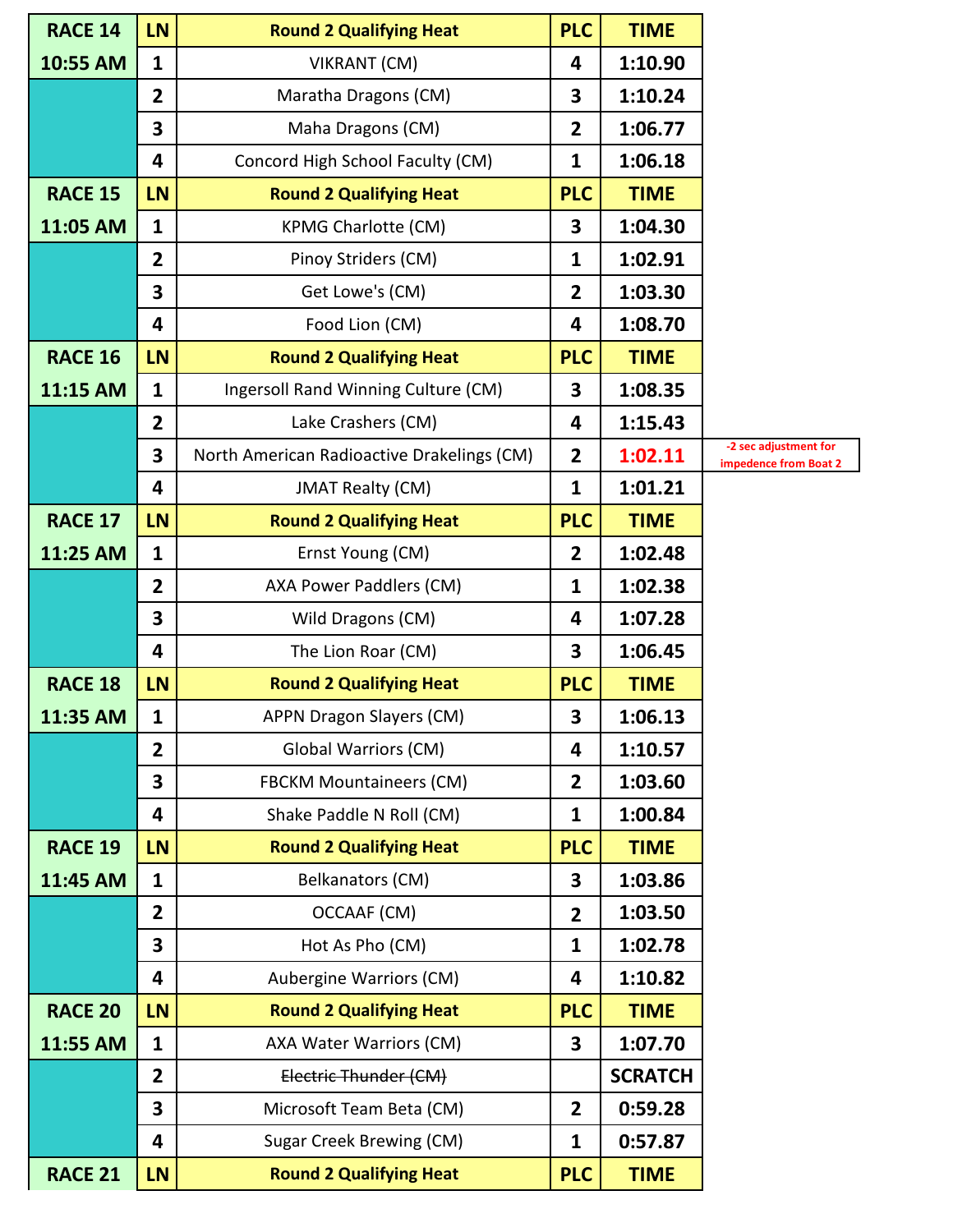| 12:05 PM       | $\mathbf{1}$   | BofA Red (CM)                           | $\mathbf{1}$   | 0:59.36     |                                                               |
|----------------|----------------|-----------------------------------------|----------------|-------------|---------------------------------------------------------------|
|                | $\overline{2}$ | Aqua Beasts 2 (CM)                      | 4              | 1:05.73     |                                                               |
|                | 3              | Blue Flame Dragon (CM)                  | 3              | 1:03.86     |                                                               |
|                | 4              | Ingersol Rand Premiere Performance (CM) | $\overline{2}$ | 1:01.70     |                                                               |
| <b>RACE 22</b> | LN             | <b>Round 2 Qualifying Heat</b>          | <b>PLC</b>     | <b>TIME</b> |                                                               |
| 12:15 PM       | $\mathbf{1}$   | <b>Inspiration Nation (HS)</b>          | $\overline{2}$ | 1:07.22     |                                                               |
|                | $\overline{2}$ | BofA Blue (CM) - moved to race 26       |                |             | <b>Crew cross rostered into</b><br><b>BofA Red in Race 21</b> |
|                | 3              | Hisshonians (CM)                        | $\mathbf{1}$   | 1:03.15     |                                                               |
|                | 4              | One World Dragon Boat                   | 3              | 1:07.25     |                                                               |
| <b>RACE 23</b> | LN             | <b>Round 2 Qualifying Heat</b>          | <b>PLC</b>     | <b>TIME</b> |                                                               |
| 12:25 PM       | $\mathbf{1}$   | IB Dragon Boating (CS)                  | 3              | 1:07.97     |                                                               |
|                | $\overline{2}$ | Healing Dragons of Charlotte (CS)       | 4              | 1:08.90     |                                                               |
|                | 3              | Anger Management                        | $\mathbf{1}$   | 0:54.05     |                                                               |
|                | 4              | CTE Dragon Slayers (CM)                 | $\overline{2}$ | 1:02.75     |                                                               |
| <b>RACE 24</b> | LN             | <b>Round 2 Qualifying Heat</b>          | <b>PLC</b>     | <b>TIME</b> |                                                               |
| 12:35 PM       | $\mathbf{1}$   | <b>Charleston Paddle Club</b>           |                | 0:51.23     |                                                               |
|                | $\overline{2}$ | Microsoft Team Alpha (CM)               |                | 1:01.93     | Boats 2 & 3 re-raced due<br>to collision & not crossing       |
|                | 3              | Concord High School (HS)                |                | 1:19.03     | finish line                                                   |
|                | 4              | Aqua Beasts 1 (CM)                      |                | 0:58.56     |                                                               |
| <b>RACE 25</b> | LN             | <b>Round 2 Qualifying Heat</b>          | <b>PLC</b>     | <b>TIME</b> |                                                               |
| 12:45 PM       | $\mathbf{1}$   | Carolinas International School (CM)     | 4              | 1:02.73     |                                                               |
|                | 2              | Raleigh Relentless                      | 2              | 0:54.07     |                                                               |
|                | 3              | Pandamonium (CM)                        | $\mathbf{1}$   | 0:53.45     |                                                               |
|                | 4              | Duke Energy Volkswagen                  | 3              | 1:01.94     |                                                               |
| <b>RACE 26</b> | LN             | <b>Round 2 Qualifying Heat</b>          | <b>PLC</b>     | <b>TIME</b> |                                                               |
| 12:55 PM       | $\mathbf{1}$   | Electric Glide (CM)                     | 3              | 1:06.33     |                                                               |
|                | $\overline{2}$ | Healing Dragon of Lake James (CS)       | 4              | 1:10.89     |                                                               |
|                | 3              | <b>Baltimore Dragon Boat Club</b>       | $\mathbf{1}$   | 0:58.12     |                                                               |
|                | 4              | BofA Blue (CM)                          | $\overline{2}$ | 1:03.38     |                                                               |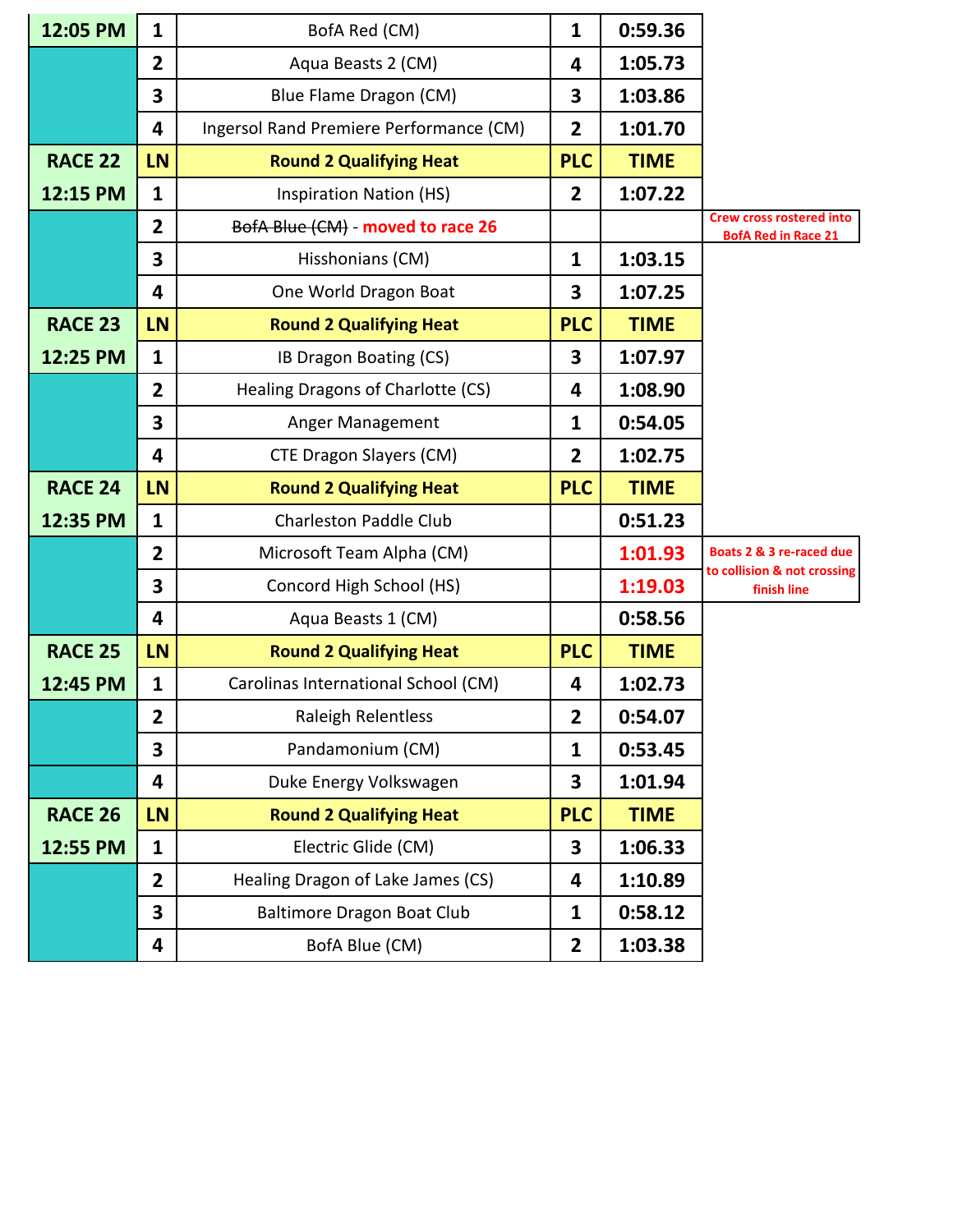| 0:53.45<br>Pandamonium (CM)<br>0:59.84<br>1:53.29<br>$\mathbf{1}$<br>0:59.36<br>BofA Red (CM)<br>0:58.81<br>1:58.17<br>$\overline{2}$<br>Sugar Creek Brewing (CM)<br>1:00.33<br>0:57.87<br>1:58.20<br>3<br>Aqua Beasts 1 (CM)<br>1:00.08<br>0:58.56<br>1:58.64<br>4<br>Microsoft Team Beta (CM)<br>0:59.28<br>1:00.59<br>1:59.87<br>5<br>0:58.81<br>1:01.93<br>2:00.74<br>Microsoft Team Alpha (CM)<br>6<br>1:00.84<br>2:02.28<br>1:01.44<br>$\overline{7}$<br>Shake Paddle N Roll (CM)<br>1:00.36<br>1:03.38<br>2:03.74<br>8<br>BofA Blue (CM)<br>1:02.23<br>1:02.38<br>2:04.61<br>9<br>AXA Power Paddlers (CM)<br>1:01.70<br>Ingersol Rand Premiere Performance (CM)<br>1:04.55<br>2:06.25<br>10<br>1:02.91<br>2:06.26<br>1:03.35<br>11<br>Pinoy Striders (CM)<br>1:03.01<br>1:03.86<br>2:06.87<br>12<br>Belkanators (CM)<br>CTE Dragon Slayers (CM)<br>1:04.15<br>1:02.75<br>2:06.90<br>13<br>1:03.86<br>2:06.92<br>1:03.06<br>Blue Flame Dragon (CM)<br>14<br>1:03.98<br>1:03.15<br>2:07.13<br>15<br>Hisshonians (CM)<br>1:06.38<br>1:01.21<br>2:07.59<br><b>JMAT Realty (CM)</b><br>16<br>1:05.48<br>1:02.11<br>2:07.59<br>North American Radioactive Drakelings (CM)<br>17<br>1:01.34<br>1:06.33<br>2:07.67<br>18<br>Electric Glide (CM)<br>1:05.62<br>2:08.10<br>1:02.48<br>19<br>Ernst Young (CM)<br>1:03.30<br>Get Lowe's (CM)<br>1:04.98<br>2:08.28<br>20<br>1:03.25<br>1:05.73<br>2:08.98<br>21<br>Aqua Beasts 2 (CM)<br>1:03.50<br>2:09.08<br>1:05.58<br>OCCAAF (CM)<br>22<br>1:01.94<br>2:09.49<br>1:07.55<br>23<br>Duke Energy Volkswagen<br>1:03.33<br>2:09.78<br>1:06.45<br>The Lion Roar (CM)<br>24<br>1:07.90<br>1:02.78<br>2:10.68<br>Hot As Pho (CM)<br>25<br>1:08.12<br>1:03.60<br>2:11.72<br><b>FBCKM Mountaineers (CM)</b><br>26<br>1:07.63<br>1:04.30<br>2:11.93<br><b>KPMG Charlotte (CM)</b><br>27<br>1:04.66<br>1:07.97<br>2:12.63<br>IB Dragon Boating (CS)<br>28<br>2:12.69<br>1:05.92<br>1:06.77<br>Maha Dragons (CM)<br>29<br>1:06.32<br>1:07.28<br>2:13.60<br>Wild Dragons (CM)<br>30<br>1:02.73<br>2:14.18<br>Carolinas International School (CM)<br>1:11.45<br>31<br>1:08.25<br>1:06.13<br>2:14.38<br>APPN Dragon Slayers (CM)<br>32<br>1:08.05<br>1:07.22<br>2:15.27<br>33<br><b>Inspiration Nation (HS)</b><br>1:08.70<br>2:16.13<br>Food Lion (CM)<br>1:07.43<br>34 | <b>SD</b> | <b>TEAM NAME</b>                    | Q-1 TIME | Q-2 TIME | <b>TOTAL</b> |                                  |
|----------------------------------------------------------------------------------------------------------------------------------------------------------------------------------------------------------------------------------------------------------------------------------------------------------------------------------------------------------------------------------------------------------------------------------------------------------------------------------------------------------------------------------------------------------------------------------------------------------------------------------------------------------------------------------------------------------------------------------------------------------------------------------------------------------------------------------------------------------------------------------------------------------------------------------------------------------------------------------------------------------------------------------------------------------------------------------------------------------------------------------------------------------------------------------------------------------------------------------------------------------------------------------------------------------------------------------------------------------------------------------------------------------------------------------------------------------------------------------------------------------------------------------------------------------------------------------------------------------------------------------------------------------------------------------------------------------------------------------------------------------------------------------------------------------------------------------------------------------------------------------------------------------------------------------------------------------------------------------------------------------------------------------------------------------------------------------------------------------------------------------------------------------------------------------------------------------------------------------------------------------------------------------------------------------|-----------|-------------------------------------|----------|----------|--------------|----------------------------------|
|                                                                                                                                                                                                                                                                                                                                                                                                                                                                                                                                                                                                                                                                                                                                                                                                                                                                                                                                                                                                                                                                                                                                                                                                                                                                                                                                                                                                                                                                                                                                                                                                                                                                                                                                                                                                                                                                                                                                                                                                                                                                                                                                                                                                                                                                                                          |           |                                     |          |          |              |                                  |
|                                                                                                                                                                                                                                                                                                                                                                                                                                                                                                                                                                                                                                                                                                                                                                                                                                                                                                                                                                                                                                                                                                                                                                                                                                                                                                                                                                                                                                                                                                                                                                                                                                                                                                                                                                                                                                                                                                                                                                                                                                                                                                                                                                                                                                                                                                          |           |                                     |          |          |              |                                  |
|                                                                                                                                                                                                                                                                                                                                                                                                                                                                                                                                                                                                                                                                                                                                                                                                                                                                                                                                                                                                                                                                                                                                                                                                                                                                                                                                                                                                                                                                                                                                                                                                                                                                                                                                                                                                                                                                                                                                                                                                                                                                                                                                                                                                                                                                                                          |           |                                     |          |          |              |                                  |
|                                                                                                                                                                                                                                                                                                                                                                                                                                                                                                                                                                                                                                                                                                                                                                                                                                                                                                                                                                                                                                                                                                                                                                                                                                                                                                                                                                                                                                                                                                                                                                                                                                                                                                                                                                                                                                                                                                                                                                                                                                                                                                                                                                                                                                                                                                          |           |                                     |          |          |              |                                  |
|                                                                                                                                                                                                                                                                                                                                                                                                                                                                                                                                                                                                                                                                                                                                                                                                                                                                                                                                                                                                                                                                                                                                                                                                                                                                                                                                                                                                                                                                                                                                                                                                                                                                                                                                                                                                                                                                                                                                                                                                                                                                                                                                                                                                                                                                                                          |           |                                     |          |          |              |                                  |
|                                                                                                                                                                                                                                                                                                                                                                                                                                                                                                                                                                                                                                                                                                                                                                                                                                                                                                                                                                                                                                                                                                                                                                                                                                                                                                                                                                                                                                                                                                                                                                                                                                                                                                                                                                                                                                                                                                                                                                                                                                                                                                                                                                                                                                                                                                          |           |                                     |          |          |              |                                  |
|                                                                                                                                                                                                                                                                                                                                                                                                                                                                                                                                                                                                                                                                                                                                                                                                                                                                                                                                                                                                                                                                                                                                                                                                                                                                                                                                                                                                                                                                                                                                                                                                                                                                                                                                                                                                                                                                                                                                                                                                                                                                                                                                                                                                                                                                                                          |           |                                     |          |          |              |                                  |
|                                                                                                                                                                                                                                                                                                                                                                                                                                                                                                                                                                                                                                                                                                                                                                                                                                                                                                                                                                                                                                                                                                                                                                                                                                                                                                                                                                                                                                                                                                                                                                                                                                                                                                                                                                                                                                                                                                                                                                                                                                                                                                                                                                                                                                                                                                          |           |                                     |          |          |              |                                  |
|                                                                                                                                                                                                                                                                                                                                                                                                                                                                                                                                                                                                                                                                                                                                                                                                                                                                                                                                                                                                                                                                                                                                                                                                                                                                                                                                                                                                                                                                                                                                                                                                                                                                                                                                                                                                                                                                                                                                                                                                                                                                                                                                                                                                                                                                                                          |           |                                     |          |          |              |                                  |
|                                                                                                                                                                                                                                                                                                                                                                                                                                                                                                                                                                                                                                                                                                                                                                                                                                                                                                                                                                                                                                                                                                                                                                                                                                                                                                                                                                                                                                                                                                                                                                                                                                                                                                                                                                                                                                                                                                                                                                                                                                                                                                                                                                                                                                                                                                          |           |                                     |          |          |              |                                  |
|                                                                                                                                                                                                                                                                                                                                                                                                                                                                                                                                                                                                                                                                                                                                                                                                                                                                                                                                                                                                                                                                                                                                                                                                                                                                                                                                                                                                                                                                                                                                                                                                                                                                                                                                                                                                                                                                                                                                                                                                                                                                                                                                                                                                                                                                                                          |           |                                     |          |          |              |                                  |
|                                                                                                                                                                                                                                                                                                                                                                                                                                                                                                                                                                                                                                                                                                                                                                                                                                                                                                                                                                                                                                                                                                                                                                                                                                                                                                                                                                                                                                                                                                                                                                                                                                                                                                                                                                                                                                                                                                                                                                                                                                                                                                                                                                                                                                                                                                          |           |                                     |          |          |              |                                  |
|                                                                                                                                                                                                                                                                                                                                                                                                                                                                                                                                                                                                                                                                                                                                                                                                                                                                                                                                                                                                                                                                                                                                                                                                                                                                                                                                                                                                                                                                                                                                                                                                                                                                                                                                                                                                                                                                                                                                                                                                                                                                                                                                                                                                                                                                                                          |           |                                     |          |          |              |                                  |
|                                                                                                                                                                                                                                                                                                                                                                                                                                                                                                                                                                                                                                                                                                                                                                                                                                                                                                                                                                                                                                                                                                                                                                                                                                                                                                                                                                                                                                                                                                                                                                                                                                                                                                                                                                                                                                                                                                                                                                                                                                                                                                                                                                                                                                                                                                          |           |                                     |          |          |              |                                  |
|                                                                                                                                                                                                                                                                                                                                                                                                                                                                                                                                                                                                                                                                                                                                                                                                                                                                                                                                                                                                                                                                                                                                                                                                                                                                                                                                                                                                                                                                                                                                                                                                                                                                                                                                                                                                                                                                                                                                                                                                                                                                                                                                                                                                                                                                                                          |           |                                     |          |          |              |                                  |
|                                                                                                                                                                                                                                                                                                                                                                                                                                                                                                                                                                                                                                                                                                                                                                                                                                                                                                                                                                                                                                                                                                                                                                                                                                                                                                                                                                                                                                                                                                                                                                                                                                                                                                                                                                                                                                                                                                                                                                                                                                                                                                                                                                                                                                                                                                          |           |                                     |          |          |              | Seeding tie<br>broken by fastest |
|                                                                                                                                                                                                                                                                                                                                                                                                                                                                                                                                                                                                                                                                                                                                                                                                                                                                                                                                                                                                                                                                                                                                                                                                                                                                                                                                                                                                                                                                                                                                                                                                                                                                                                                                                                                                                                                                                                                                                                                                                                                                                                                                                                                                                                                                                                          |           |                                     |          |          |              | time of the day                  |
|                                                                                                                                                                                                                                                                                                                                                                                                                                                                                                                                                                                                                                                                                                                                                                                                                                                                                                                                                                                                                                                                                                                                                                                                                                                                                                                                                                                                                                                                                                                                                                                                                                                                                                                                                                                                                                                                                                                                                                                                                                                                                                                                                                                                                                                                                                          |           |                                     |          |          |              |                                  |
|                                                                                                                                                                                                                                                                                                                                                                                                                                                                                                                                                                                                                                                                                                                                                                                                                                                                                                                                                                                                                                                                                                                                                                                                                                                                                                                                                                                                                                                                                                                                                                                                                                                                                                                                                                                                                                                                                                                                                                                                                                                                                                                                                                                                                                                                                                          |           |                                     |          |          |              |                                  |
|                                                                                                                                                                                                                                                                                                                                                                                                                                                                                                                                                                                                                                                                                                                                                                                                                                                                                                                                                                                                                                                                                                                                                                                                                                                                                                                                                                                                                                                                                                                                                                                                                                                                                                                                                                                                                                                                                                                                                                                                                                                                                                                                                                                                                                                                                                          |           |                                     |          |          |              |                                  |
|                                                                                                                                                                                                                                                                                                                                                                                                                                                                                                                                                                                                                                                                                                                                                                                                                                                                                                                                                                                                                                                                                                                                                                                                                                                                                                                                                                                                                                                                                                                                                                                                                                                                                                                                                                                                                                                                                                                                                                                                                                                                                                                                                                                                                                                                                                          |           |                                     |          |          |              |                                  |
|                                                                                                                                                                                                                                                                                                                                                                                                                                                                                                                                                                                                                                                                                                                                                                                                                                                                                                                                                                                                                                                                                                                                                                                                                                                                                                                                                                                                                                                                                                                                                                                                                                                                                                                                                                                                                                                                                                                                                                                                                                                                                                                                                                                                                                                                                                          |           |                                     |          |          |              |                                  |
|                                                                                                                                                                                                                                                                                                                                                                                                                                                                                                                                                                                                                                                                                                                                                                                                                                                                                                                                                                                                                                                                                                                                                                                                                                                                                                                                                                                                                                                                                                                                                                                                                                                                                                                                                                                                                                                                                                                                                                                                                                                                                                                                                                                                                                                                                                          |           |                                     |          |          |              |                                  |
|                                                                                                                                                                                                                                                                                                                                                                                                                                                                                                                                                                                                                                                                                                                                                                                                                                                                                                                                                                                                                                                                                                                                                                                                                                                                                                                                                                                                                                                                                                                                                                                                                                                                                                                                                                                                                                                                                                                                                                                                                                                                                                                                                                                                                                                                                                          |           |                                     |          |          |              |                                  |
|                                                                                                                                                                                                                                                                                                                                                                                                                                                                                                                                                                                                                                                                                                                                                                                                                                                                                                                                                                                                                                                                                                                                                                                                                                                                                                                                                                                                                                                                                                                                                                                                                                                                                                                                                                                                                                                                                                                                                                                                                                                                                                                                                                                                                                                                                                          |           |                                     |          |          |              |                                  |
|                                                                                                                                                                                                                                                                                                                                                                                                                                                                                                                                                                                                                                                                                                                                                                                                                                                                                                                                                                                                                                                                                                                                                                                                                                                                                                                                                                                                                                                                                                                                                                                                                                                                                                                                                                                                                                                                                                                                                                                                                                                                                                                                                                                                                                                                                                          |           |                                     |          |          |              |                                  |
|                                                                                                                                                                                                                                                                                                                                                                                                                                                                                                                                                                                                                                                                                                                                                                                                                                                                                                                                                                                                                                                                                                                                                                                                                                                                                                                                                                                                                                                                                                                                                                                                                                                                                                                                                                                                                                                                                                                                                                                                                                                                                                                                                                                                                                                                                                          |           |                                     |          |          |              |                                  |
|                                                                                                                                                                                                                                                                                                                                                                                                                                                                                                                                                                                                                                                                                                                                                                                                                                                                                                                                                                                                                                                                                                                                                                                                                                                                                                                                                                                                                                                                                                                                                                                                                                                                                                                                                                                                                                                                                                                                                                                                                                                                                                                                                                                                                                                                                                          |           |                                     |          |          |              |                                  |
|                                                                                                                                                                                                                                                                                                                                                                                                                                                                                                                                                                                                                                                                                                                                                                                                                                                                                                                                                                                                                                                                                                                                                                                                                                                                                                                                                                                                                                                                                                                                                                                                                                                                                                                                                                                                                                                                                                                                                                                                                                                                                                                                                                                                                                                                                                          |           |                                     |          |          |              |                                  |
|                                                                                                                                                                                                                                                                                                                                                                                                                                                                                                                                                                                                                                                                                                                                                                                                                                                                                                                                                                                                                                                                                                                                                                                                                                                                                                                                                                                                                                                                                                                                                                                                                                                                                                                                                                                                                                                                                                                                                                                                                                                                                                                                                                                                                                                                                                          |           |                                     |          |          |              |                                  |
|                                                                                                                                                                                                                                                                                                                                                                                                                                                                                                                                                                                                                                                                                                                                                                                                                                                                                                                                                                                                                                                                                                                                                                                                                                                                                                                                                                                                                                                                                                                                                                                                                                                                                                                                                                                                                                                                                                                                                                                                                                                                                                                                                                                                                                                                                                          |           |                                     |          |          |              |                                  |
|                                                                                                                                                                                                                                                                                                                                                                                                                                                                                                                                                                                                                                                                                                                                                                                                                                                                                                                                                                                                                                                                                                                                                                                                                                                                                                                                                                                                                                                                                                                                                                                                                                                                                                                                                                                                                                                                                                                                                                                                                                                                                                                                                                                                                                                                                                          |           |                                     |          |          |              |                                  |
|                                                                                                                                                                                                                                                                                                                                                                                                                                                                                                                                                                                                                                                                                                                                                                                                                                                                                                                                                                                                                                                                                                                                                                                                                                                                                                                                                                                                                                                                                                                                                                                                                                                                                                                                                                                                                                                                                                                                                                                                                                                                                                                                                                                                                                                                                                          |           |                                     |          |          |              |                                  |
|                                                                                                                                                                                                                                                                                                                                                                                                                                                                                                                                                                                                                                                                                                                                                                                                                                                                                                                                                                                                                                                                                                                                                                                                                                                                                                                                                                                                                                                                                                                                                                                                                                                                                                                                                                                                                                                                                                                                                                                                                                                                                                                                                                                                                                                                                                          |           |                                     |          |          |              |                                  |
|                                                                                                                                                                                                                                                                                                                                                                                                                                                                                                                                                                                                                                                                                                                                                                                                                                                                                                                                                                                                                                                                                                                                                                                                                                                                                                                                                                                                                                                                                                                                                                                                                                                                                                                                                                                                                                                                                                                                                                                                                                                                                                                                                                                                                                                                                                          | 35        | Ingersoll Rand Winning Culture (CM) | 1:08.23  | 1:08.35  | 2:16.58      |                                  |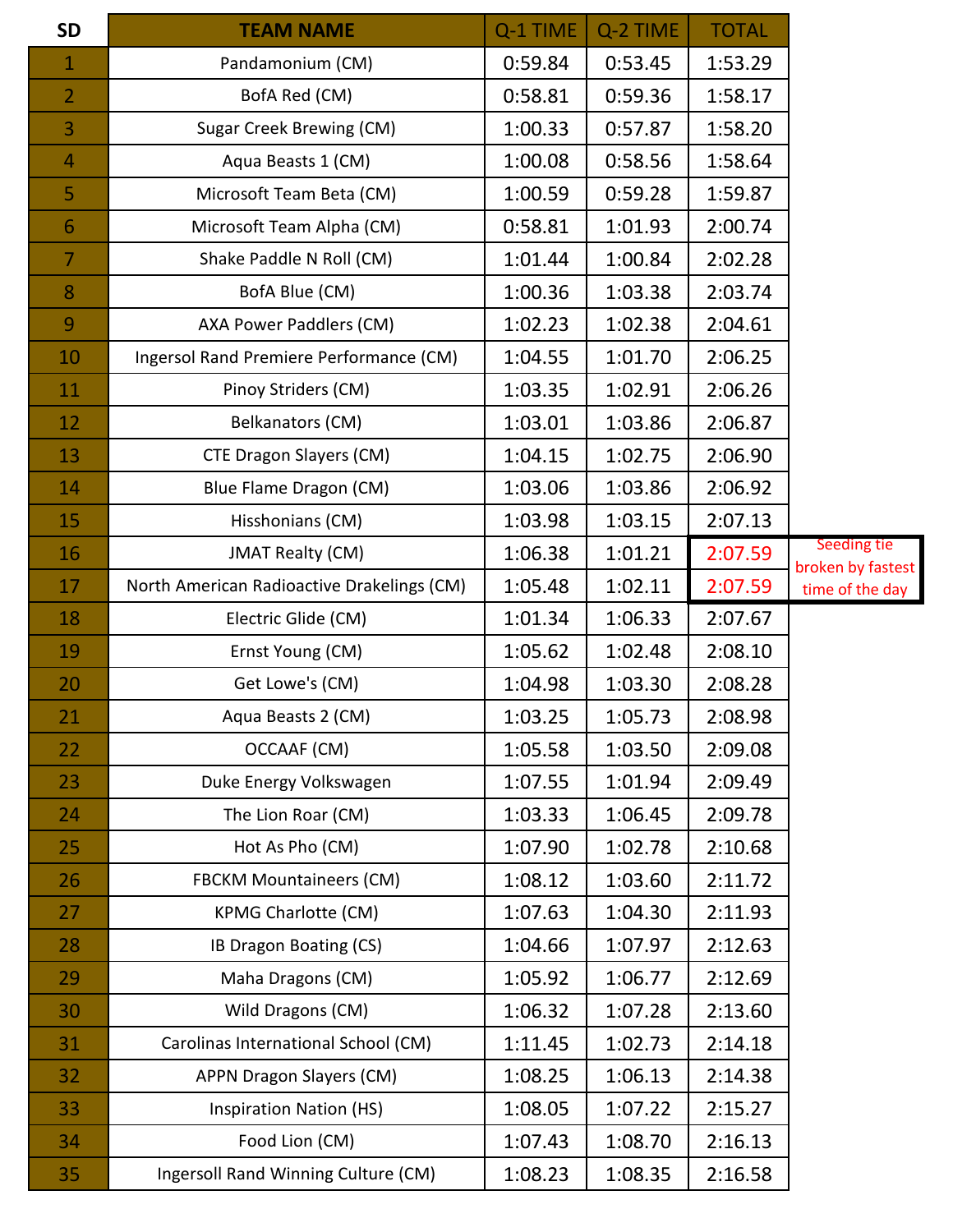| 36 | AXA Water Warriors (CM)           | 1:09.52        | 1:07.70        | 2:17.22        |
|----|-----------------------------------|----------------|----------------|----------------|
| 37 | Concord High School Faculty (CM)  | 1:11.05        | 1:06.18        | 2:17.23        |
| 38 | Healing Dragon of Lake James (CS) | 1:07.33        | 1:10.89        | 2:18.22        |
| 39 | Healing Dragons of Charlotte (CS) | 1:09.34        | 1:08.90        | 2:18.24        |
| 40 | Aubergine Warriors (CM)           | 1:08.55        | 1:10.82        | 2:19.37        |
| 41 | <b>Global Warriors (CM)</b>       | 1:09.12        | 1:10.57        | 2:19.69        |
| 42 | Maratha Dragons (CM)              | 1:10.37        | 1:10.24        | 2:20.61        |
| 43 | Lake Crashers (CM)                | 1:06.95        | 1:15.43        | 2:22.38        |
| 44 | VIKRANT (CM)                      | 1:13.32        | 1:10.90        | 2:24.22        |
| 45 | Concord High School (HS)          | 1:27.87        | 1:19.03        | 2:46.90        |
| 46 | Electric Thunder (CM)             | <b>SCRATCH</b> | <b>SCRATCH</b> | <b>SCRATCH</b> |
| 47 | Cox Mill High School (HS)         | <b>SCRATCH</b> | <b>SCRATCH</b> | <b>SCRATCH</b> |

| <b>SD</b> | <b>Clubs - TEAM NAME</b>      | Q-1 TIME | Q-2 TIME | <b>TOTAL</b> |
|-----------|-------------------------------|----------|----------|--------------|
|           | <b>Charleston Paddle Club</b> | 0:53.44  | 0:51.23  | 1:44.67      |
|           | Anger Management              | 0:57.12  | 0:54.05  | 1:51.17      |
|           | <b>Raleigh Relentless</b>     | 0:58.83  | 0:54.07  | 1:52.90      |
| Δ         | Baltimore Dragon Boat Club    | 0:57.12  | 0:58.12  | 1:55.24      |
|           | One World Dragon Boat         | 1:07.55  | 1:07.25  | 2:14.80      |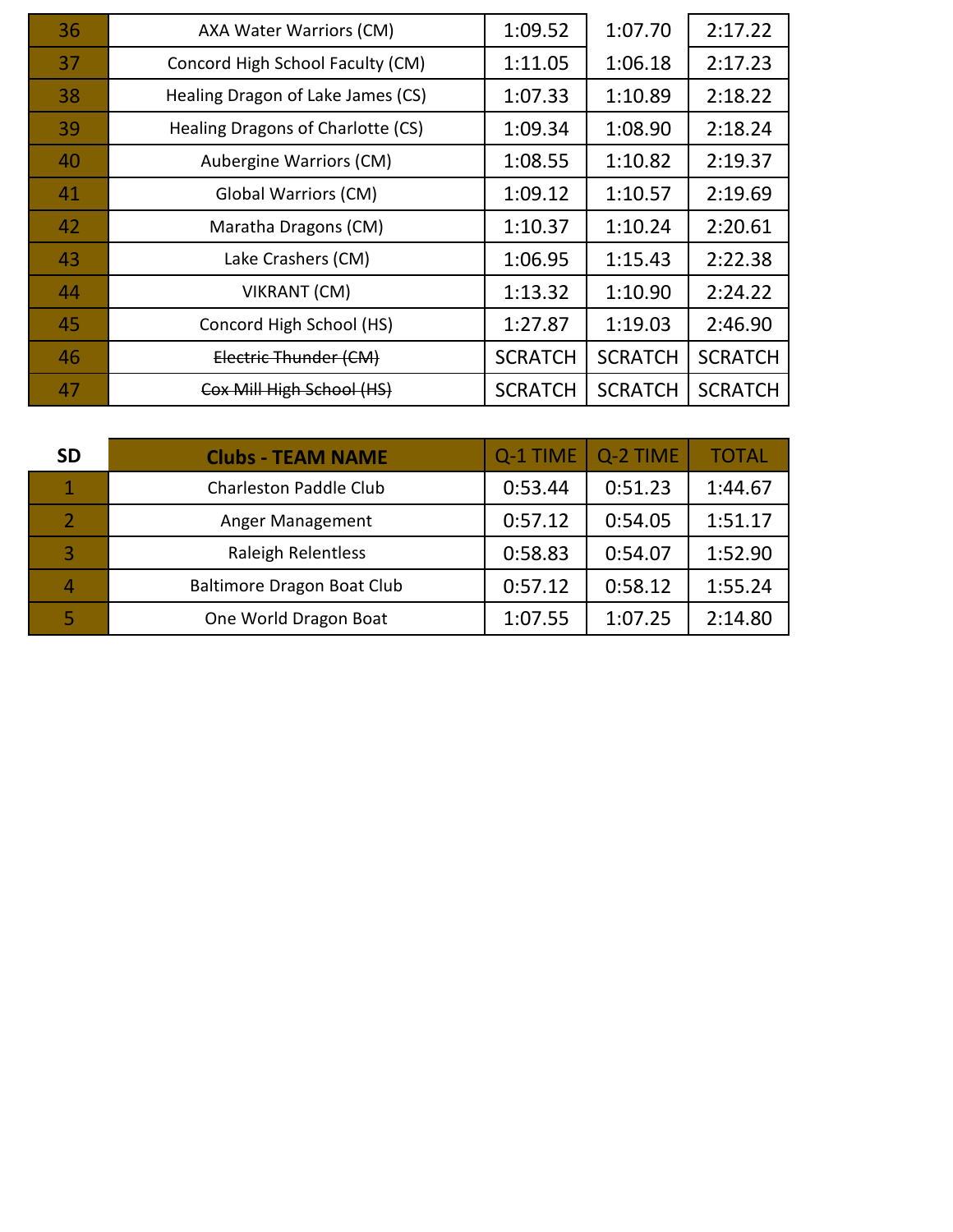| <b>RACE 27</b> | <b>LN</b>               | <b>SD</b> | <b>E-2 DIVISION CONSOLATION FINAL</b> | <b>PLC</b>              | <b>TIME</b> |
|----------------|-------------------------|-----------|---------------------------------------|-------------------------|-------------|
|                | 3                       | 43        | Lake Crashers (CM)                    | $\mathbf{1}$            | 1:06.52     |
|                | $\overline{2}$          | 44        | <b>VIKRANT (CM)</b>                   | $\overline{2}$          | 1:08.80     |
|                | 4                       | 45        | Concord High School (HS)              | 3                       | 1:19.75     |
| <b>RACE 28</b> | LN                      | <b>SD</b> | <b>E-1 DIVISION CONSOLATION FINAL</b> | <b>PLC</b>              | <b>TIME</b> |
|                | $\mathbf{1}$            | 42        | Maratha Dragons (CM)                  | $\mathbf{1}$            | 1:08.67     |
|                | $\overline{\mathbf{3}}$ | 39        | Healing Dragons of Charlotte (CS)     | $\overline{2}$          | 1:09.57     |
|                | $\overline{2}$          | 40        | Aubergine Warriors (CM)               | 3                       | 1:12.66     |
|                | $\overline{\mathbf{4}}$ | 41        | <b>Global Warriors (CM)</b>           | $\overline{\mathbf{4}}$ | 1:15.24     |
| <b>RACE 29</b> | <b>LN</b>               | <b>SD</b> | <b>E DIVISION CHAMPIONSHIP FINAL</b>  | <b>PLC</b>              | <b>TIME</b> |
|                | 4                       | 37        | Concord High School Faculty (CM)      | $\mathbf{1}$            | 1:09.25     |
|                | 3                       | 35        | Ingersoll Rand Winning Culture (CM)   | $\overline{2}$          | 1:10.45     |
|                | $\overline{2}$          | 36        | <b>AXA Water Warriors (CM)</b>        | 3                       | 1:12.57     |
|                | $\mathbf{1}$            | 38        | Healing Dragon of Lake James (CS)     | 4                       | 1:12.94     |
| <b>RACE 30</b> | <b>LN</b>               | <b>SD</b> | <b>D DIVISION CONSOLATION FINAL</b>   | <b>PLC</b>              | <b>TIME</b> |
|                | 3                       | 31        | Carolinas International School (CM)   | $\mathbf{1}$            | 1:07.30     |
|                | $\overline{2}$          | 32        | <b>APPN Dragon Slayers (CM)</b>       | $\overline{2}$          | 1:07.90     |
|                | $\overline{\mathbf{4}}$ | 33        | <b>Inspiration Nation (HS)</b>        | 3                       | 1:09.69     |
|                | $\mathbf{1}$            | 34        | Food Lion (CM)                        | $\overline{\mathbf{4}}$ | 1:11.81     |
| <b>RACE 31</b> | <b>LN</b>               | <b>SD</b> | <b>D DIVISION CHAMPIONSHIP FINAL</b>  | <b>PLC</b>              | <b>TIME</b> |
|                | 3                       | 27        | <b>KPMG Charlotte (CM)</b>            | $\mathbf{1}$            | 1:06.88     |
|                | $\overline{2}$          | 28        | <b>IB Dragon Boating (CS)</b>         | $\overline{2}$          | 1:08.28     |
|                | 4                       | 29        | Maha Dragons (CM)                     | 3                       | 1:09.65     |
|                | $\mathbf{1}$            | 30        | Wild Dragons (CM)                     | 4                       | 1:11.76     |
| <b>RACE 32</b> | LN                      | <b>SD</b> | <b>C DIVISION CONSOLATION FINAL</b>   | <b>PLC</b>              | <b>TIME</b> |
|                | 4                       | 25        | Hot As Pho (CM)                       | $\mathbf{1}$            | 1:00.18     |
|                | $\overline{\mathbf{3}}$ | 23        | Duke Energy Volkswagen                | $\overline{2}$          | 1:00.53     |
|                | $\mathbf{1}$            | 26        | <b>FBCKM Mountaineers (CM)</b>        | 3                       | 1:04.56     |
|                | $\overline{2}$          | 24        | The Lion Roar (CM)                    | 4                       | 1:04.90     |
| <b>RACE 33</b> | <b>LN</b>               | <b>SD</b> | <b>C DIVISION CHAMPIONSHIP FINAL</b>  | <b>PLC</b>              | <b>TIME</b> |
|                | $\overline{\mathbf{3}}$ | 19        | Ernst Young (CM)                      | $\mathbf{1}$            | 1:03.08     |
|                | 1                       | 22        | OCCAAF (CM)                           | $\overline{2}$          | 1:05.43     |
|                | $\overline{2}$          | 20        | Get Lowe's (CM)                       | 3                       | 1:06.07     |
|                | 4                       | 21        | Aqua Beasts 2 (CM)                    | 4                       | 1:07.88     |
| <b>RACE 34</b> | <b>LN</b>               | <b>SD</b> | <b>B DIVISION CONSOLATION FINAL</b>   | <b>PLC</b>              | <b>TIME</b> |
|                | 3                       | 15        | Hisshonians (CM)                      | $\mathbf{1}$            | 0:59.36     |